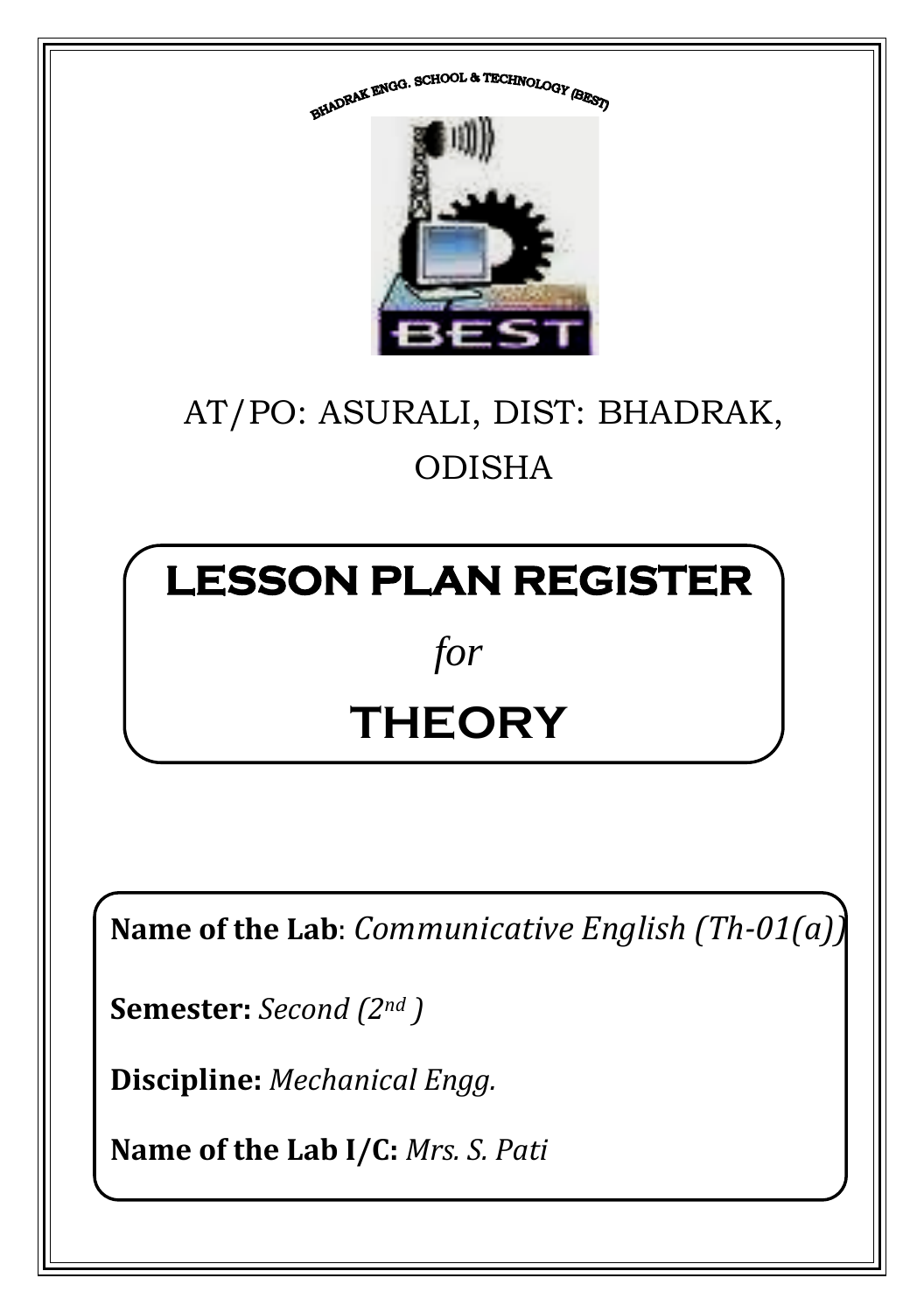## **COMMUNICATIVE ENGLISH (TH-01(a))**

**Date of Commencement of classes:** 14.03.2022 **Date of Closing of classes:** 11.06.2022

### **LIST OF WEEK/ MONTH WISE AVAILABLE DAYS/ PERIODS**

| SI.          | <b>Month</b> | Week-wise no. of academic days available | Total no. of |        |        |         |               |
|--------------|--------------|------------------------------------------|--------------|--------|--------|---------|---------------|
| No.          |              | Week-1                                   | Week-2       | Week-3 | Week-4 | Week- 5 | academic days |
|              | March        | $ -$                                     | $- -$        |        |        |         |               |
|              | April        |                                          |              |        |        |         |               |
|              | May          |                                          |              |        |        |         |               |
|              | June         |                                          |              |        |        |         | 09            |
| <b>Total</b> |              |                                          |              |        |        |         |               |

#### **NO. OF AVAILABLE CLASSES PER WEEK/ MONTH**

| Sl.<br>No.   | <b>Month</b> | Week-wise no. of academic periods available | Total no. of |        |        |         |                     |
|--------------|--------------|---------------------------------------------|--------------|--------|--------|---------|---------------------|
|              |              | Week-1                                      | Week- 2      | Week-3 | Week-4 | Week- 5 | academic<br>periods |
|              | March        | $- -$                                       | $- -$        |        |        |         |                     |
|              | April        |                                             |              |        |        |         | $\angle 1$          |
|              | May          |                                             |              |        |        |         | 20                  |
|              | June         |                                             |              |        |        | $-$     | 09                  |
| <b>Total</b> |              | 10                                          |              | 12     | 15     |         | 63                  |

#### **CHAPTER-WISE DISTRIBUTION OF PERIODS**

| SL.<br>NO      | <b>Name of the Chapter</b>       | Periods as<br>per Syllabus | <b>Required</b><br>period | <b>Expected</b><br>marks |
|----------------|----------------------------------|----------------------------|---------------------------|--------------------------|
| $\mathbf 1$    | <b>Literature Appreciation</b>   | 20                         | 19                        | 15                       |
| 2              | <b>Vocabulary</b>                | 0 <sub>5</sub>             | 06                        | 15                       |
| $\overline{3}$ | <b>Application of Grammar</b>    | 08                         | 08                        | 25                       |
| $\overline{4}$ | <b>Formal Writing Skill</b>      | 15                         | 13                        | 20                       |
| 5              | <b>Elements of Communication</b> |                            |                           |                          |
|                | * Introduction to                |                            |                           |                          |
|                | Communication                    | 12                         | 14                        | 15                       |
|                | * Professional Communication     |                            |                           |                          |
|                | * Non-Verbal Communication       |                            |                           |                          |
|                | <b>TOTAL</b>                     | 60                         | 60                        | 90                       |

**Sign of Lect. Sign of HOD. Sign of AIC Sign of Vice Principal**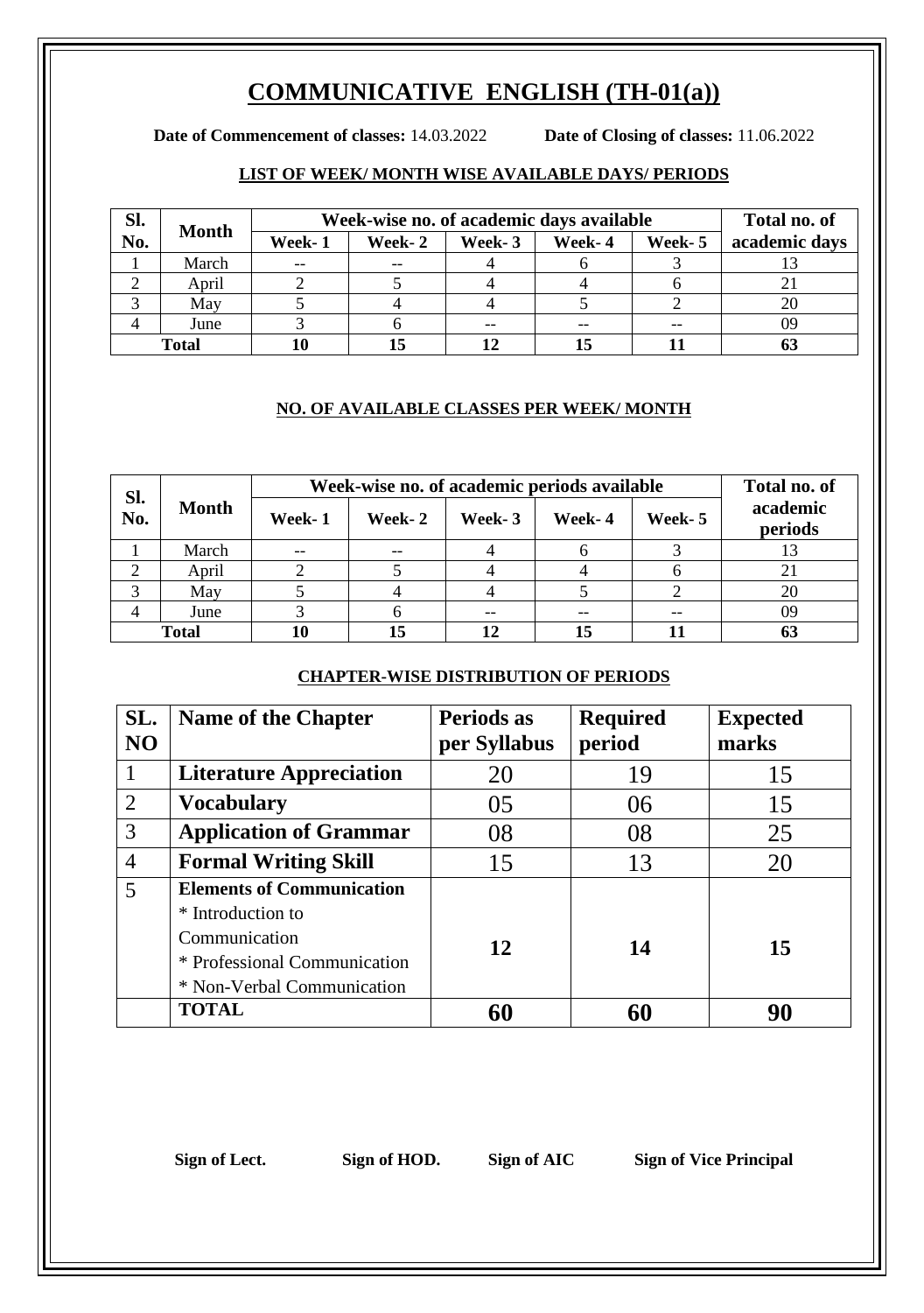# **LESSON PLAN**

| Name of<br>the<br><b>Month</b> | Week<br>No.     | <b>Class day</b> | Unit No.     | <b>Theory Topics</b>                                                          |
|--------------------------------|-----------------|------------------|--------------|-------------------------------------------------------------------------------|
|                                | 3 <sup>rd</sup> | 1 <sup>st</sup>  |              | (Literature Appreciation)<br>1. Reading Comprehension<br>Introduction,        |
|                                |                 | 2 <sup>nd</sup>  |              | Skimming the Gist                                                             |
|                                |                 | 3 <sup>rd</sup>  |              | Scanning for necessary information.                                           |
|                                |                 | 4 <sup>th</sup>  |              | Close reading for inference and evaluation<br>Main idea and supporting points |
|                                |                 | 1 <sup>st</sup>  |              | Guessing the meaning of un-familiar words                                     |
| $\mathbf{M}$                   |                 | 2 <sup>nd</sup>  |              | Note making                                                                   |
| A<br>${\bf R}$<br>$\mathsf{C}$ |                 | 3 <sup>rd</sup>  |              | Cont                                                                          |
| H                              | 4 <sup>th</sup> | 4 <sup>th</sup>  |              | Summarizing                                                                   |
|                                |                 | 5 <sup>th</sup>  |              | Supplying a suitable title                                                    |
|                                |                 | 6 <sup>th</sup>  | I            | 2. Text<br>Standing up for Yourself: By Yevgeny Yevtushenko<br>Introduction   |
|                                | 5 <sup>th</sup> | 1 <sup>st</sup>  |              | Discussion                                                                    |
|                                |                 | 2 <sup>nd</sup>  |              | Conclusion                                                                    |
|                                |                 | 3 <sup>rd</sup>  |              | The magic of team work: By Sam pitroda--Introduction                          |
|                                | 1 <sup>st</sup> | 1 <sup>st</sup>  |              | Discussion                                                                    |
|                                |                 | 2 <sup>nd</sup>  |              | Conclusion                                                                    |
|                                | 2 <sup>nd</sup> | 1 <sup>st</sup>  |              | Inchcape Rock By Robert Southey                                               |
|                                |                 | 2 <sup>nd</sup>  |              | Cont.                                                                         |
| A<br>$\mathbf{P}$              |                 | 3 <sup>rd</sup>  |              | To My True Friend By Elizabeth Pinard                                         |
| $\mathbf R$<br>$\bf{I}$        |                 | 4 <sup>th</sup>  |              | Cont.                                                                         |
| L                              |                 | 5 <sup>th</sup>  |              | (Vocabulary)<br>Use of Synonyms                                               |
|                                |                 | 1 <sup>st</sup>  | $\mathbf{I}$ | Use of Antonyms                                                               |
|                                |                 | 2 <sup>nd</sup>  |              | Cont.                                                                         |
|                                | 3 <sup>rd</sup> | 3 <sup>rd</sup>  |              | Same Word used in different Situation and in Different<br>Meaning             |
|                                |                 | 4 <sup>th</sup>  |              | Single Word Substitute                                                        |
|                                | 4 <sup>th</sup> | 1 <sup>st</sup>  |              | Cont.                                                                         |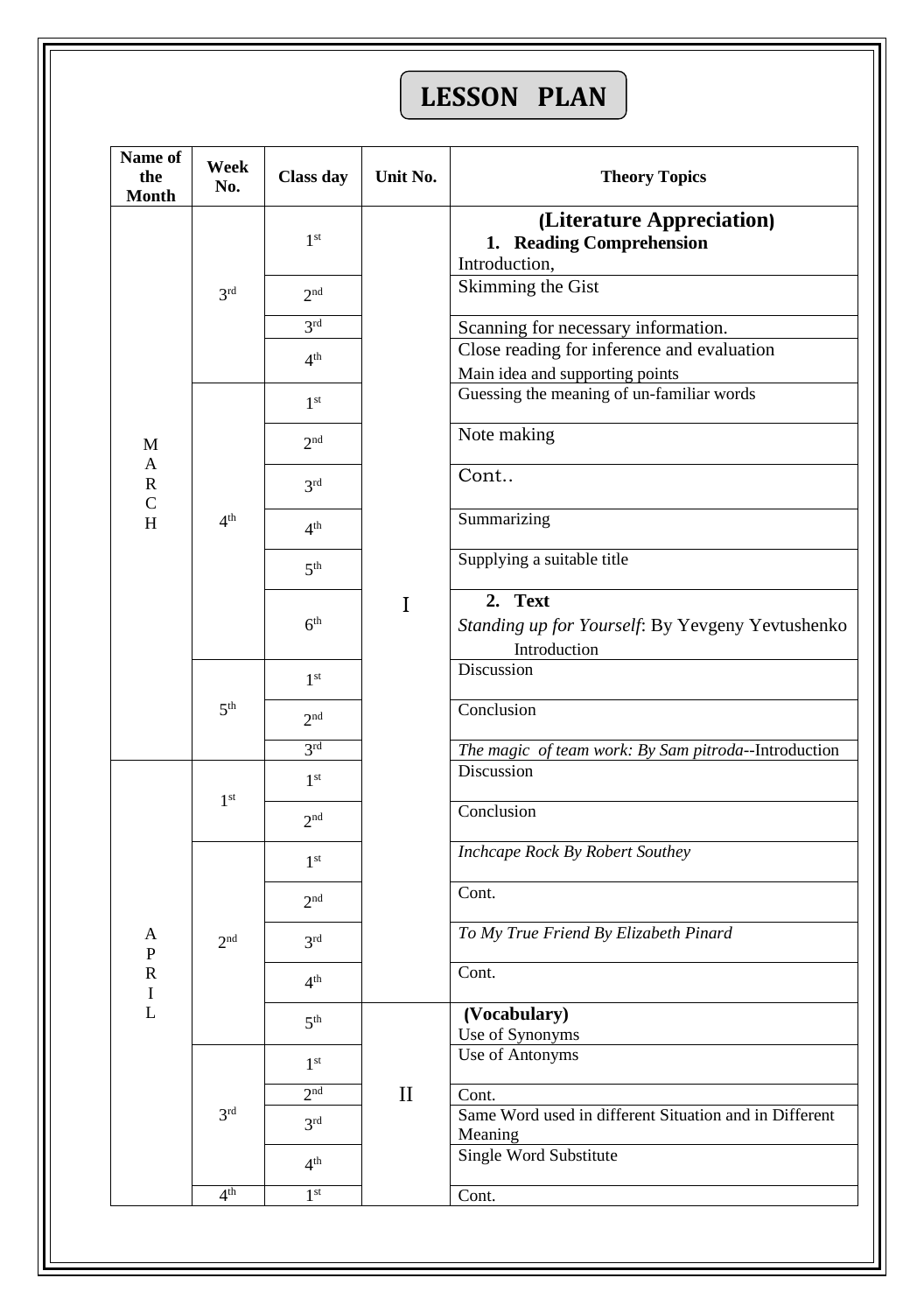|        |                 | 2 <sub>nd</sub> |                         | (Application Of Grammar)<br>Countable and Uncountable Noun                                                             |
|--------|-----------------|-----------------|-------------------------|------------------------------------------------------------------------------------------------------------------------|
|        |                 | 3 <sup>rd</sup> |                         | Articles                                                                                                               |
|        |                 | 4 <sup>th</sup> |                         | Determiners                                                                                                            |
|        |                 | 1 <sup>st</sup> | $\mathop{\rm III}$      | Modal verbs                                                                                                            |
|        |                 | 2 <sup>nd</sup> |                         | Usage                                                                                                                  |
|        |                 | 3 <sup>rd</sup> |                         | Tenses                                                                                                                 |
|        | 5 <sup>th</sup> | 4 <sup>th</sup> |                         | Voice Change                                                                                                           |
|        |                 | 5 <sup>th</sup> |                         | Subject-Verb Agreement                                                                                                 |
|        |                 | 6 <sup>th</sup> |                         | (Formal Writing Skills)                                                                                                |
|        |                 | 1 <sup>st</sup> |                         | Paragraph writing, Meaning and Method<br>Features of Paragraph Writing Topic Statement,                                |
|        |                 |                 |                         | Supporting Points and Plot Compatibility<br>Developing Ideas into Paragraph                                            |
|        |                 | 2 <sup>nd</sup> |                         |                                                                                                                        |
|        | 1 <sup>st</sup> | 3 <sup>rd</sup> |                         | Describing Place, Person, Object, Situation and any                                                                    |
|        |                 | 4 <sup>th</sup> |                         | general topic of interest<br>Notice, Agenda                                                                            |
|        |                 | 5 <sup>th</sup> |                         | Report Writing (Format of a Report, Reporting an Event<br>News)                                                        |
|        |                 | 1 <sup>st</sup> |                         | <b>Writing Personal Letter</b>                                                                                         |
|        |                 | 2 <sub>nd</sub> | IV                      | Letter to the Principal, Librarian                                                                                     |
|        | 2 <sub>nd</sub> | 2rd             |                         | Letter to Head of the Dept. and Hostel<br>Superintendent                                                               |
|        |                 |                 |                         | Writing Business Letters:                                                                                              |
| M<br>A |                 | 4 <sup>th</sup> |                         | Letter of Enquiry, Placing an Order and Execution<br>of Order                                                          |
| Y      |                 | 1 <sup>st</sup> |                         | Complaint Letter, (Feature, Format and Example)                                                                        |
|        |                 | 2 <sup>nd</sup> |                         | Cancellation of an Order (Feature, Format and<br>Example)                                                              |
|        |                 | 3 <sup>rd</sup> |                         | Job Application and CV (Feature, Format and Example)                                                                   |
|        | 3 <sup>rd</sup> | 4 <sup>th</sup> | $\overline{\mathbf{V}}$ | (Elements of Communication)<br>A. Introduction to Communication<br>Meaning, Definition and Concept of<br>Communication |
|        |                 | 1 <sup>st</sup> |                         | Good communication and                                                                                                 |
|        | 4 <sup>th</sup> | 2 <sup>nd</sup> |                         | bad communication                                                                                                      |
|        |                 | 3 <sup>rd</sup> |                         | Communication Model (One way Communication<br>model and Two-way Communication model with<br>examples                   |